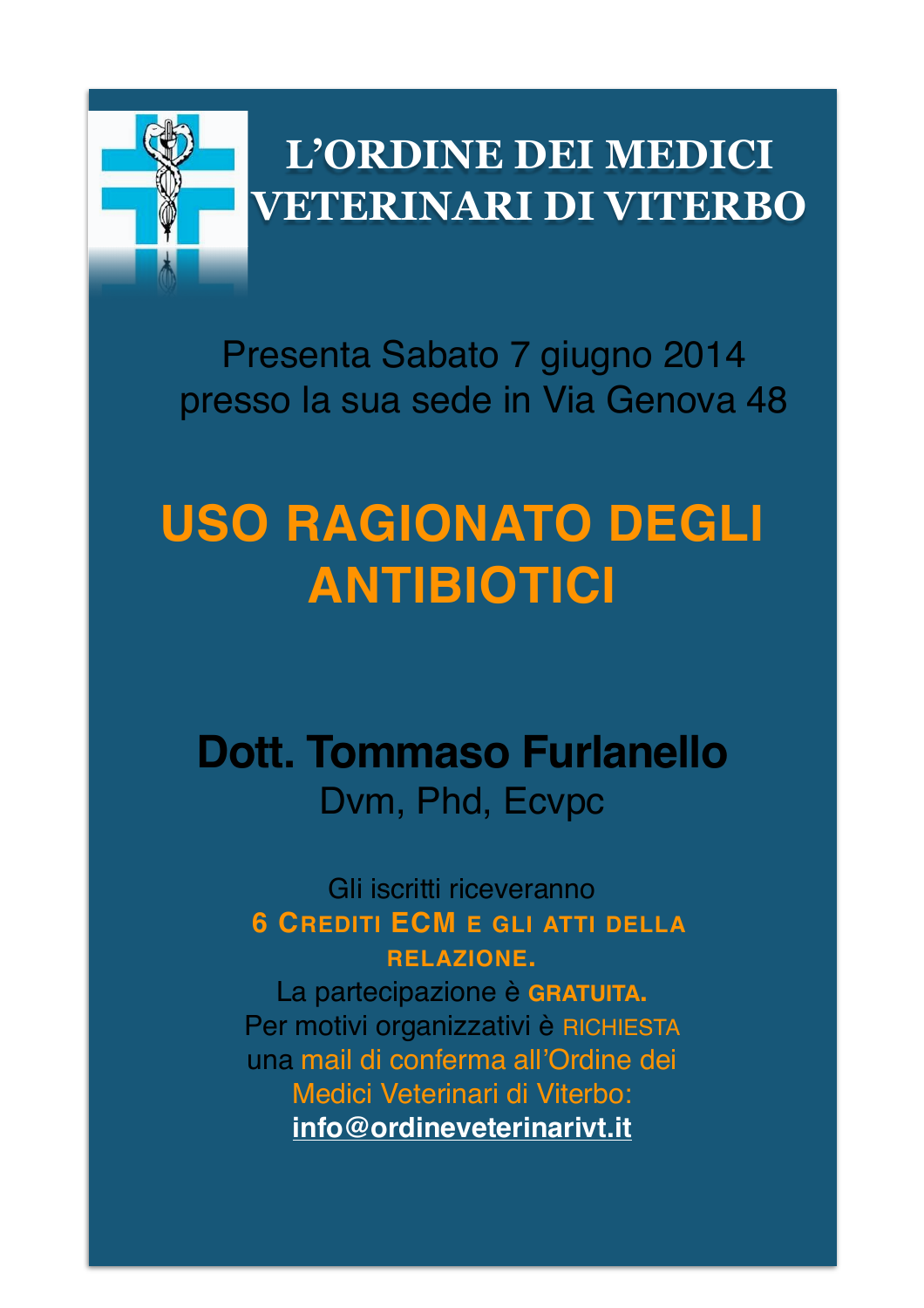#### **PROGRAMMA**

**14.30-14.45** Registrazione dei partecipanti.

**14.45-15.00** Saluto ai partecipanti, ed inizio dei lavori.

**15.15-18.00** Relazione del Dott. Furlanello: "Uso Ragionato degli Antibiotici".

Questi gli argomenti trattati:

- Un mondo che cambia e le pressioni sulla professione Veterinaria per limitare l'uso degli antibiotici.
	- Non si trattano sintomi ma agenti infettivi: uso corretto degli esami colturali e degli antibiogrammi.
	- Quale è l'antibiotico migliore per una polmonite? Per un infezione delle vie urinarie? Basiamoci sui dati.
	- Le nostre esperienze dopo qualche migliaio di antibiogrammi: quando la statistica serve al medico veterinario.
	- Quando la terapia empirica è salvavita: cosa sono i 4 quadranti? Come creare delle associazioni.